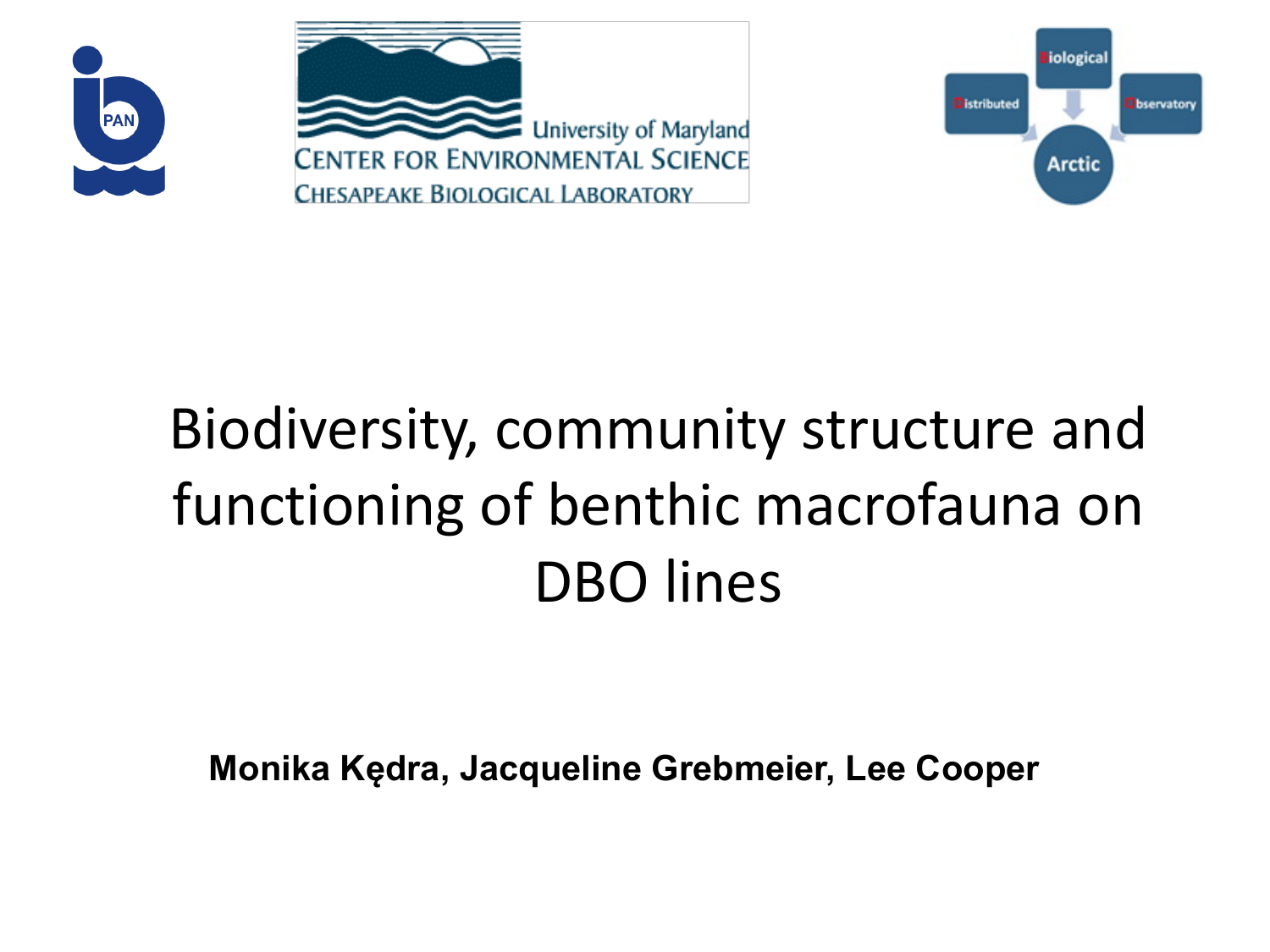## **Outline (goals):**

- examine the biodiversity, structure and functioning of benthic macroinfaunal organisms in the diversity and biomass "hot spot" areas of the Bering and Chukchi Seas
- how benthic diversity, community structure, function (in relation to densities, biomass, productivity and environmental factors) vary across latitudinal gradient
- evaluate their vulnerability to increasing temperatures and sea ice reduction, as well as to predict potential changes to marine food webs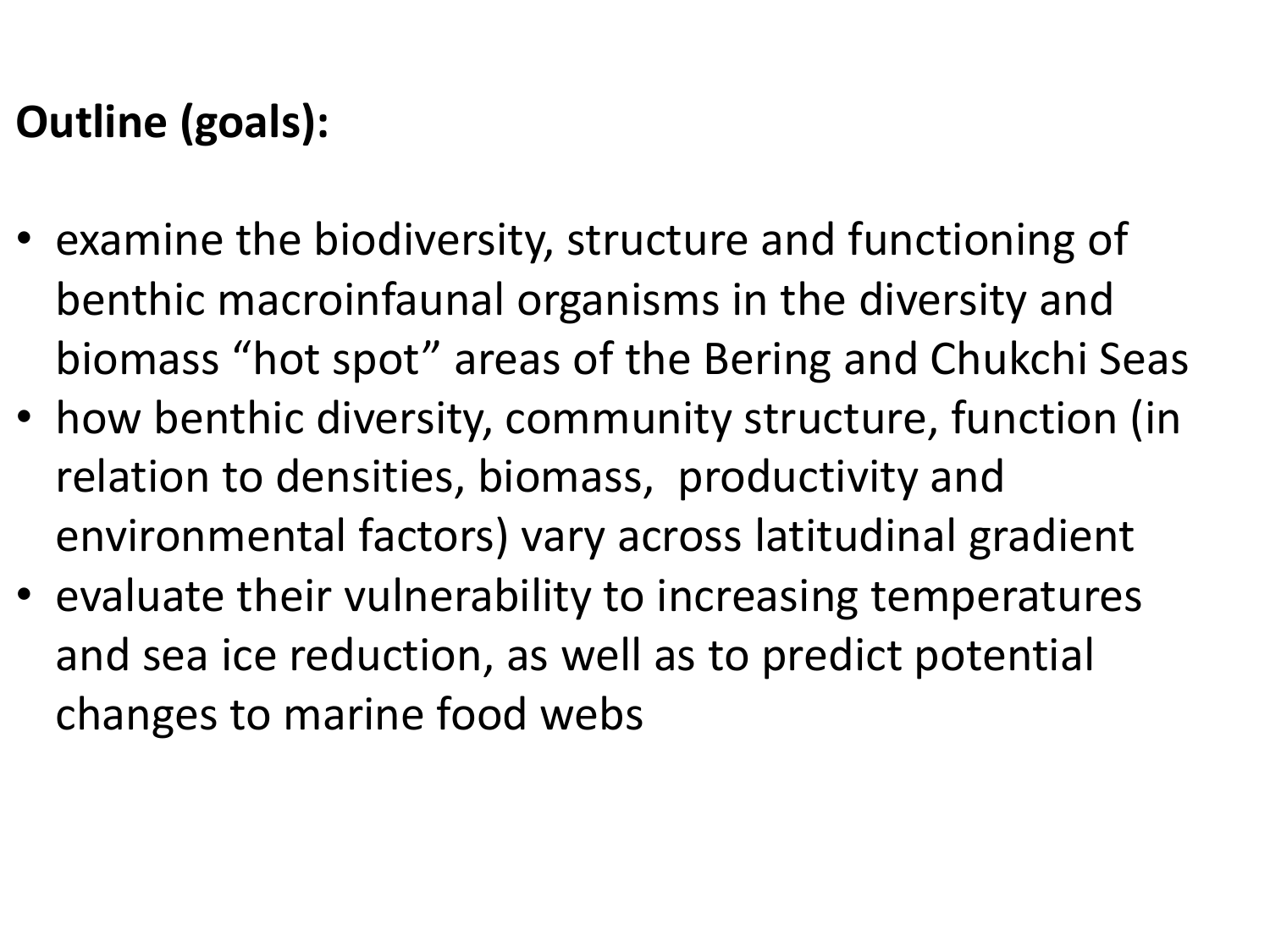

### **Material:**

- SWL cruises 2010, 2011, 2012
- Lines DBO1 (SLIP), DBO2 (UTBS), DBO3 (UTN, SEC) and DBO5 (BC)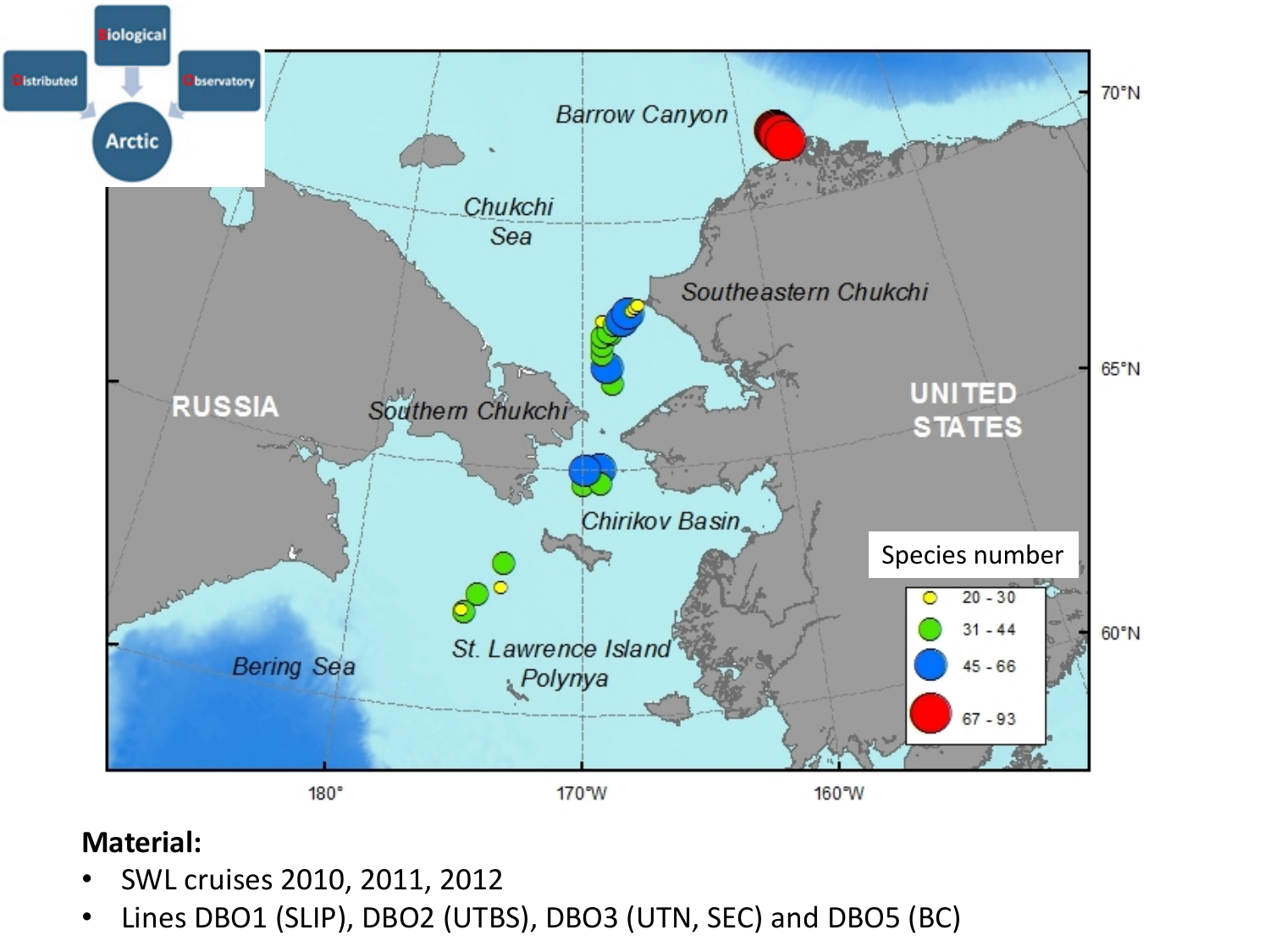### **Results:**

biodiversity (species richness, biodiversity indices (e.g. ES[50]; species accumulation curves inc. Chao2)

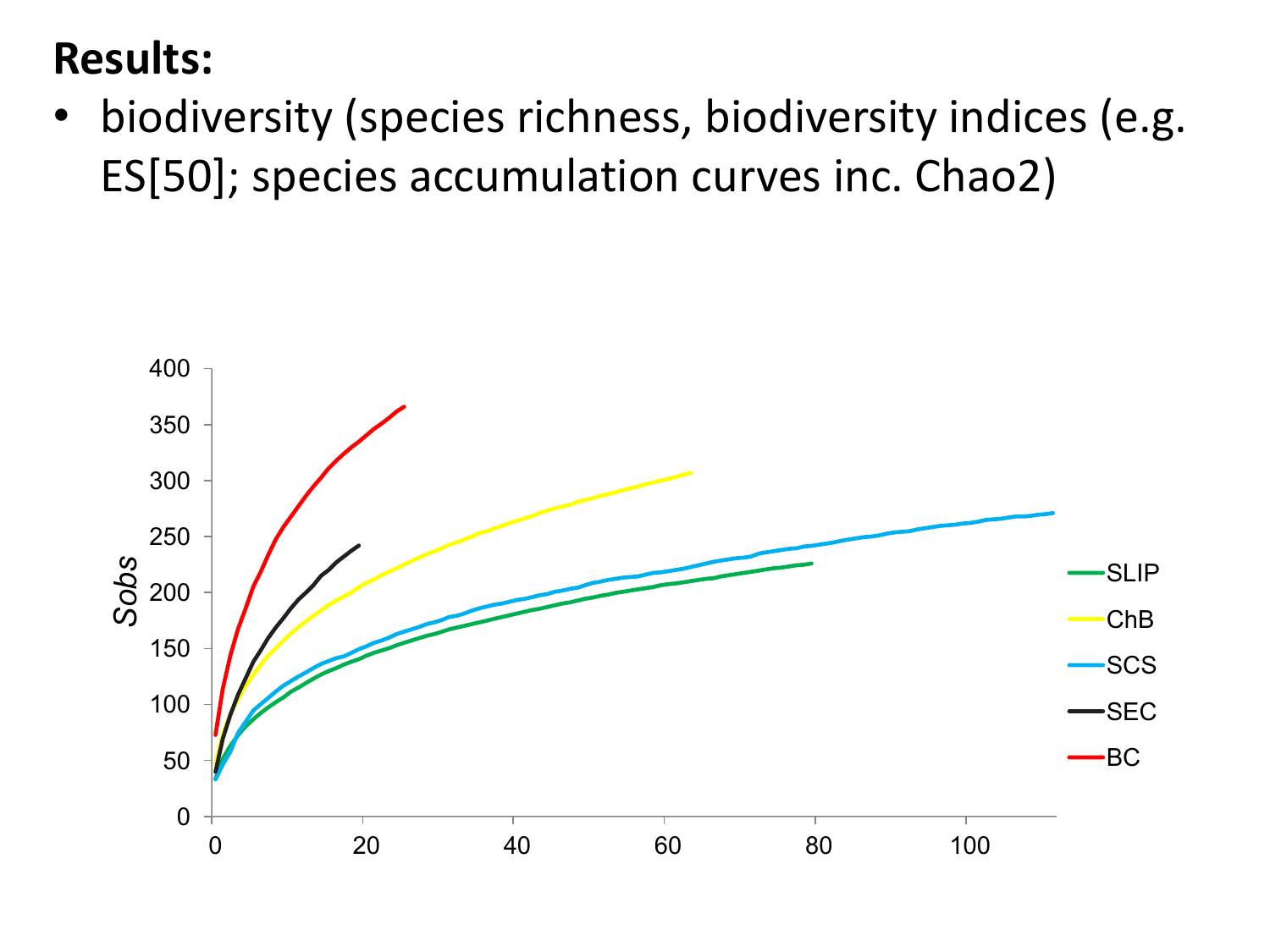**DBO** site #3: Southern Chukchi Sea

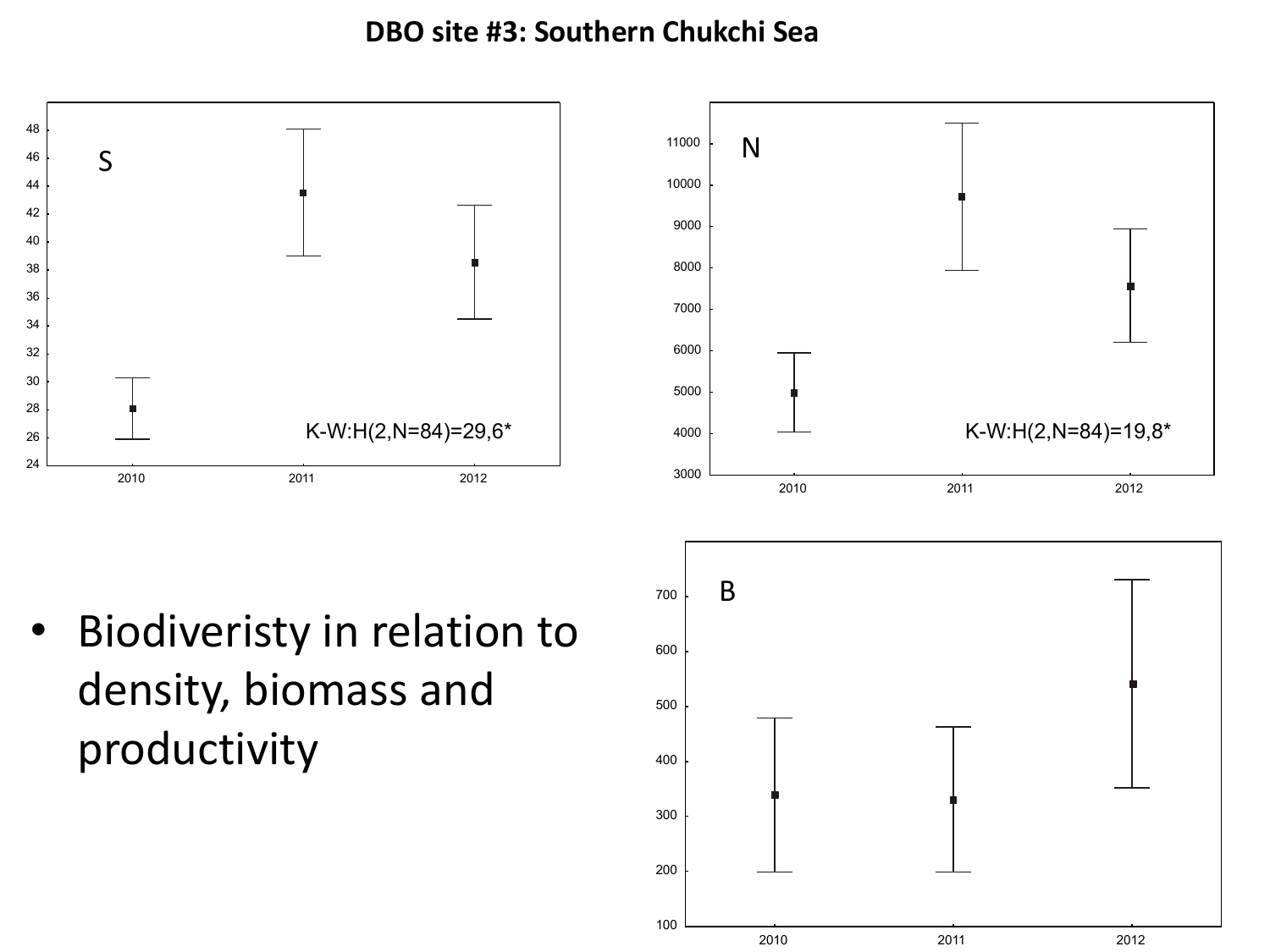## **Results:**

### • Community structure

#### $2D$  Stress: 0.2



**Southern Chukchi Sea** (AS 41.7%) *Macoma calcarea* (10.1%) *E. tenuis* (8.8%) *M. moesta* (7.9%)

south of St. Lawrence Island (AS 48%) *Ennucula tenuis* (8.4%) Cirratulidae (7.2%) *Lumbrineris* sp.  $(7.0%) \times$ 

Fourth root transformation; Bray Curtis similarity; Based on abundance ANOSIM: differences among areas R: 0,7\*: ANOSIM: differences among years R: 0,1\* Groups: 2010& 2011= 0.06\* 2011& 2012= 0.05\* 2010& 2012=0.27\* SIMPER: Averange similarity (AS)

#### **Southeastern Chukchi Sea** (AS 25%)

*Pholoe minuta* (6.6%) *Pontoporeia femorata* (6.8%) *Pectinaria granulata* (4.9%)

×

#### **Barrow Canyon (AS 31%)**

*Lumbrineris* sp. (4.4%) *E. tenuis* (4.3%) *Mysella planata* (4.2%) 

Mud/silt Coarse sand/gravel

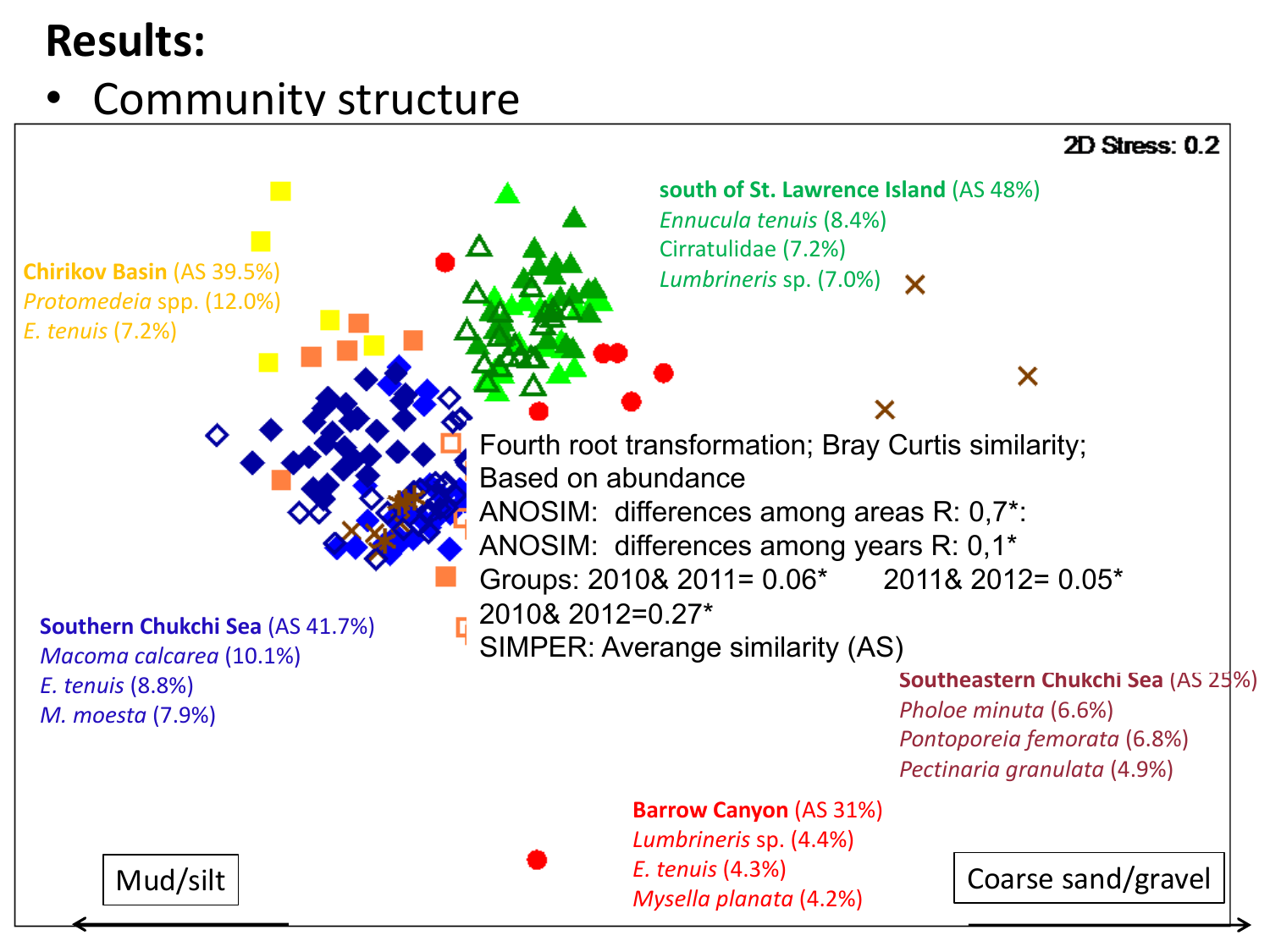# **Results:**

- Functioning percentage of different feeding guilds and motility for infauna in each area
- Biodiversity vs environmental factors

### **Discussion:**

- Potential threats to biodiversity related to sea ice retreat
- Consequenses of species shifts for ecosystem functioning